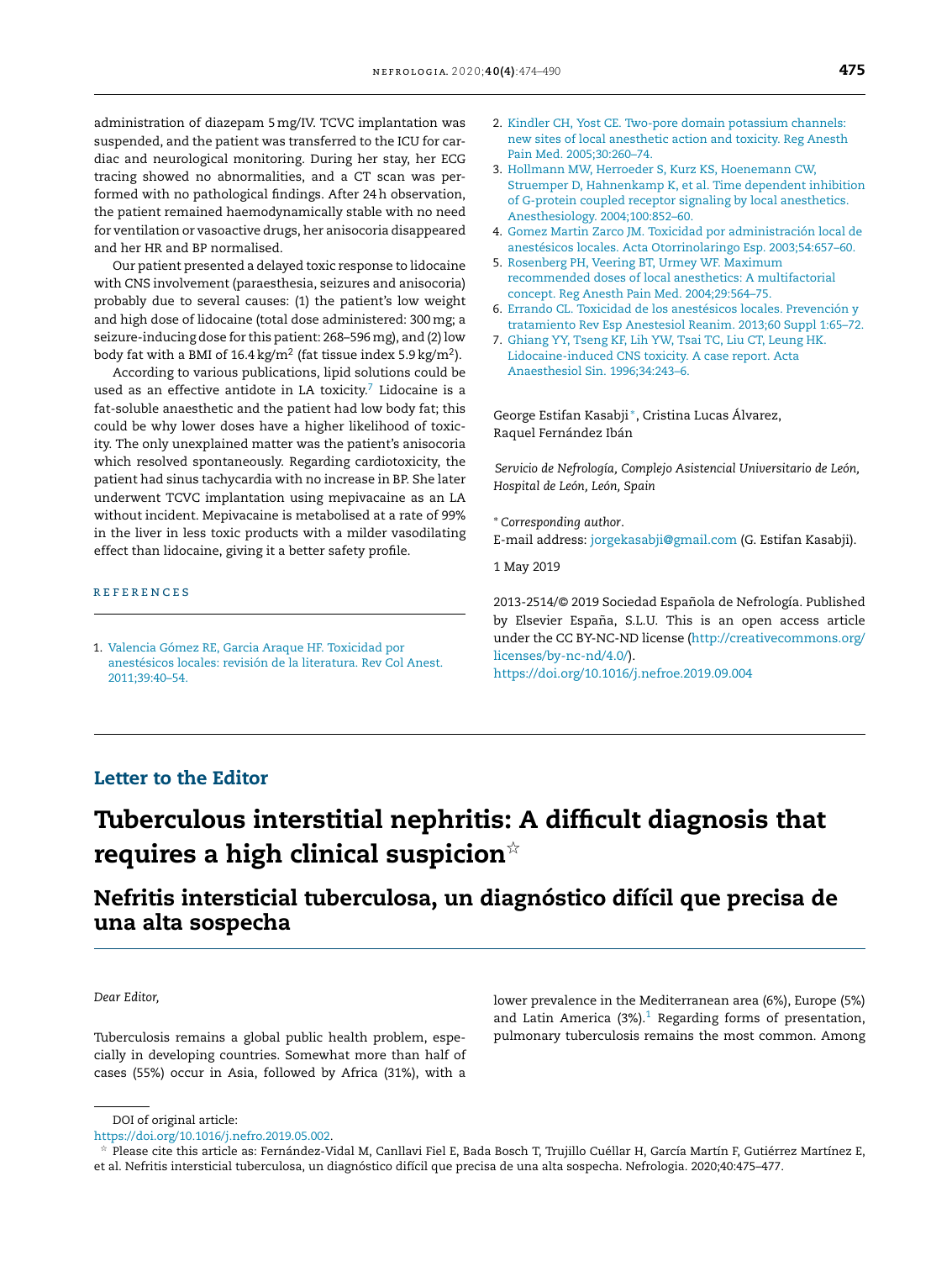| clinical course.                     |                                                                               |                           |
|--------------------------------------|-------------------------------------------------------------------------------|---------------------------|
|                                      | Case 1                                                                        | Case 2                    |
| Sex                                  | Female                                                                        | Male                      |
| Age (years)                          | 76                                                                            | 32                        |
| Rheumatic disease                    | Rheumatoid arthritis                                                          | Ankylosing<br>spondylitis |
| Anti-TNF- $\alpha$ drug              | Adalimumab                                                                    | Certolizumab              |
| Treatment following<br>TIN diagnosis | Rifampicin,<br>isoniazid,<br>pyrazinamide and<br>ethambu-<br>tol + prednisone |                           |
| Prior SCr (mg/dl)                    | 0.86                                                                          | 0.67                      |
| SCr at diagnosis<br>(mg/dl)          | 3.3                                                                           | 2.16                      |
| SCr after 12 months<br>(mg/dl)       | 1.8                                                                           | 1.5                       |

Table 1 – The patients' clinical characteristics and

extrapulmonary forms, urogenital tuberculosis is the second most common form caused by *Mycobacterium tuberculosis*, occurring in around 15–25% of cases.[2](#page-2-0)

In addition to traditional risk factors (underdeveloped countries, immunosuppression due to HIV $^3$ [\),](#page-2-0) in the 21st century, drug-induced immunosuppression has gained importance in developed countries, especially in patients with solid organ transplants or on biologic treatments for rheumatic diseases.<sup>[1,4](#page-2-0)</sup>

At our centre, two patients with rheumatic diseases being treated with anti-TNF- $\alpha$  drugs were diagnosed with interstitial nephritis secondary to tuberculosis infection; both followed a good clinical course in terms of kidney function after antituberculosis and steroid treatment. Table 1 provides a summary of the patients' clinical characteristics and clinical course.

 $Anti\text{-}TNF\text{-}\alpha$  agents alter the physiological function of  $TNF\text{-}$  $\alpha$ . This brings about a disruption in cell activation and proliferation, production of cytokines and formation of granulomas, which is key against intracellular infections. This may lead to exacerbation of chronic infections or the onset of new conditions, often of tuberculous aetiology.[4](#page-2-0)

Classic kidney involvement consisted of invasion of the renal medulla by *M. tuberculosis*, leading to a destruction of the parenchyma and spread towards the urinary tract with resulting ureteral dilatation, with some cases requiring shunting of the excretory tract or even nephrectomy.<sup>[1](#page-2-0)</sup> At present, these advanced forms seem to be less common, such that in clinical practice only patients with subacute deterioration of kidney function and a pattern of tubulointerstitial nephritis (TIN) i.e. preserved diuresis with mild or no proteinuria without microhaematuria — are seen. Glomerular involvement and amyloidosis are less common.[1](#page-2-0)

Diagnosis requires a high degree of suspicion, especially if there is only kidney involvement (with no fever or lung involvement). As mentioned above, the most common abnormality is a pattern of TIN with kidney function deterioration associated with sterile pyuria.[5](#page-2-0) Some cases may show eosinophilia, although this is not a constant.<sup>[6](#page-2-0)</sup> Concerning microbiology tests, both urine culture and Ziehl–Neelsen staining in urine usually have low sensitivity. $2,5$  Compared to the previous microbiology tests, PCR for *M. tuberculosis* in urine has greater sensitivity and is preferred, as it yields results more quickly. In addition, although the Mantoux test continues to be used, the interferon-gamma release assay (IGRA) has a specificity close to 92%.<sup>[4](#page-2-0)</sup> Regarding imaging tests, it is recommended that a plain chest X-ray be ordered in all cases to rule out lung involvement; CT and PET/CT scanning are useful in diagnosing spreading of tuberculosis.<sup>[2,5](#page-2-0)</sup>

In cases in which a kidney biopsy is performed, histology usually reveals tubulointerstitial involvement with significant inflammatory infiltrate and a predominance of eosinophils. Granulomas do not always develop (they develop in 20–30% of cases, depending on the series) and identification of acid-alcohol-fast bacilli may be difficult.<sup>5-7</sup> Immunofluorescence is typically negative, and electron microscopy does not usually show abnormalities.<sup>6</sup> [F](#page-2-0)urthermore, in granulomatous interstitial nephritis a differential diagnosis should be made with other possible aetiologies: drugs, systemic diseases (sarcoidosis, Sjögren's syndrome, etc.), bacterial infections, viral infections and parasitic infestations. $3,6,8$  Fig. 1 shows two histological slices from the kidney biopsy in one of our patients.

The treatment regimen is based on four antituberculosis drugs, generally isoniazid, rifampicin, pyrazinamide and ethambutol. In addition, it must be kept in mind that concomitant treatment with oral steroids improves the prognosis ofthe kidneys, since it reduces tubulointerstitial inflammation and carries a lower risk of progression to fibrosis. $5,7,8$ 



Fig. 1 – Panoramic view including two glomeruli with no significant abnormalities and tubulointerstitial patchy inflammatory infiltrate accompanied by eosinophils and tubulitis phenomena (left). Non-necrotising granuloma with multinucleated giant cells (right). Haematoxylin–eosin staining.